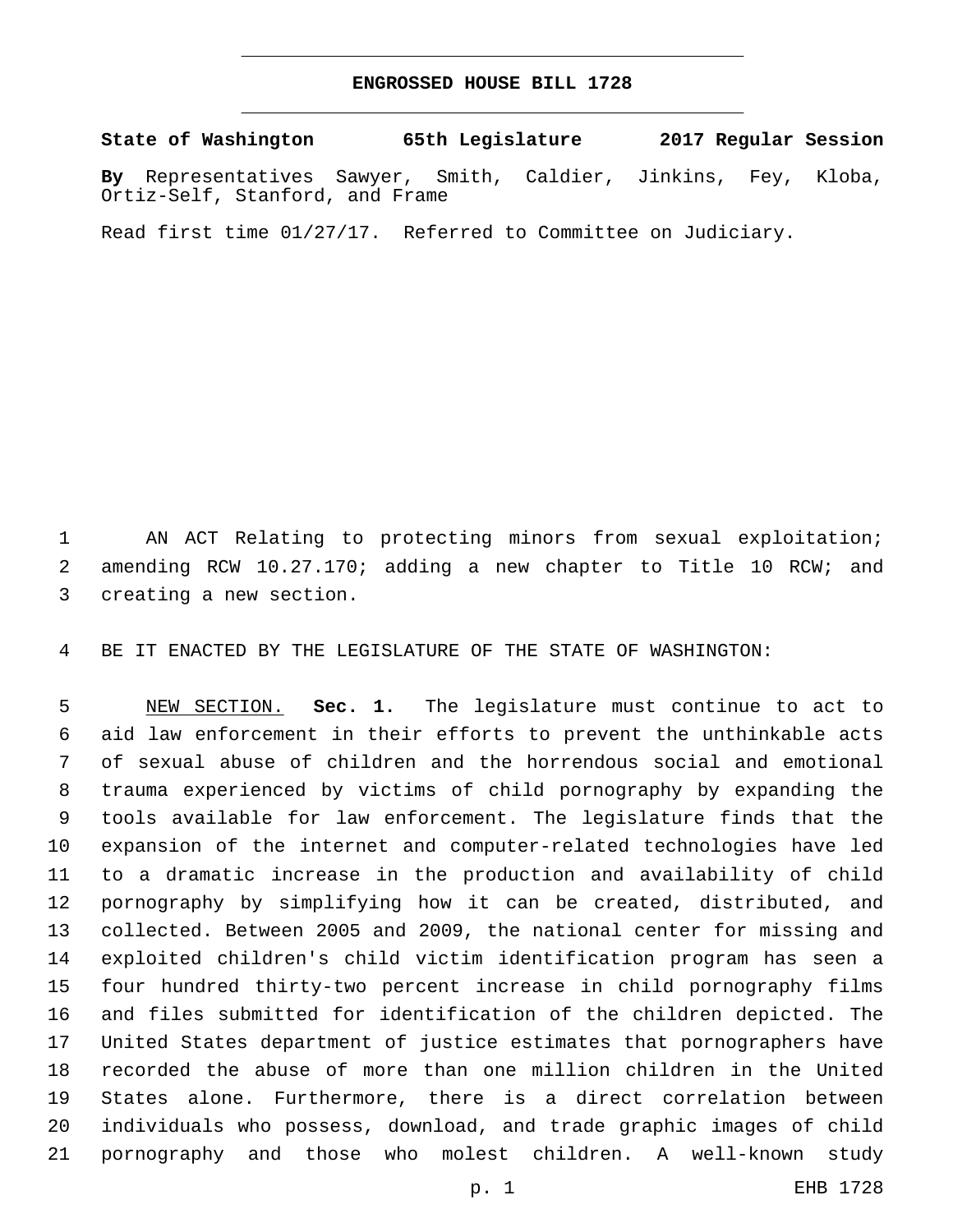conducted by crimes against children research center for the national center for missing and exploited children concluded that an estimated forty percent of those who possess child pornography have also directly victimized a child and fifteen percent have attempted to 5 entice a child over the internet.

 Victims of child pornography often experience severe and lasting harm from the permanent memorialization of the crimes committed against them. Child victims endure depression, withdrawal, anger, and other psychological disorders. Each and every time such an image is viewed, traded, printed, or downloaded, the child in that image is 11 victimized again.

 Investigators and prosecutors report serious challenges with combating child pornography because offenders can act anonymously on the internet. Investigators track the trading of child pornography by using internet protocol addresses, which are unique identifiers that each computer is assigned when it accesses the internet. Under federal law, if an internet service provider is presented with a subpoena and an internet protocol address by law enforcement, the provider must turn over the names and addresses of account holders matched to it. Access to such information allows investigators to efficiently evaluate investigative leads and determine whether to request a warrant for a specific internet user. The legislature finds that in investigations of child exploitation, the use of a special inquiry judge is the appropriate process for obtaining subpoenas for the production of records from electronic communications providers under a less than probable cause standard while maintaining judicial 27 oversight.

 NEW SECTION. **Sec. 2.** (1) In a criminal investigation of an offense involving the sexual exploitation of children under chapter 9.68A RCW, the prosecuting attorney shall use the special inquiry judge process established under chapter 10.27 RCW when the prosecuting attorney determines it is necessary to the investigation to subpoena a provider of electronic communication services or remote computing services to obtain records relevant to the investigation, including, but not limited to, records or information that provide the following subscriber or customer information: (a) Name and address; (b) local and long distance telephone connection records, or records of session times and durations; (c) length of service and types of service utilized; (d) telephone or instrument number or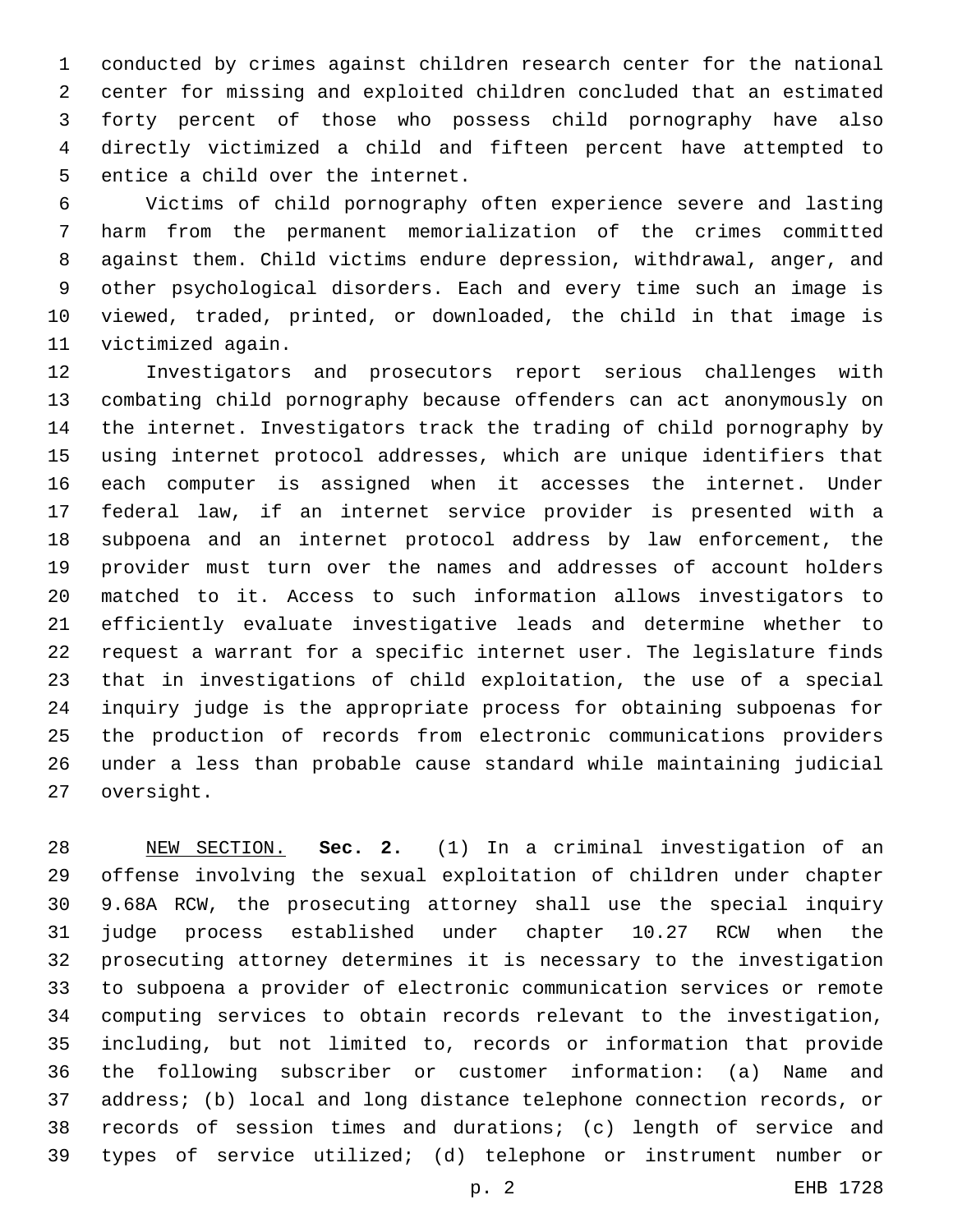other subscriber number or identity, including any temporarily assigned network address; and (e) means and source of payment for such service, including any credit card or bank account number.

 (2) A provider who receives a subpoena for records as provided under subsection (1) of this section may not disclose the existence of the subpoena to the subscribers or customers whose records or information are requested or released under the subpoena.

(3) For the purposes of this section:8

 (a) "Electronic communication service" means any service that provides to users the ability to send or receive wire or electronic 11 communications.

 (b) "Provider" means a provider of electronic communication 13 services or remote computing services.

 (c) "Remote computing service" means the provision to the public of computer storage or processing services by means of an electronic 16 communications system.

 **Sec. 3.** RCW 10.27.170 and 1971 ex.s. c 67 s 17 are each amended 18 to read as follows:

19 (1) When any public attorney, corporation counsel or city attorney has reason to suspect crime or corruption, within the jurisdiction of such attorney, and there is reason to believe that there are persons who may be able to give material testimony or provide material evidence concerning such suspected crime or corruption, such attorney may petition the judge designated as a special inquiry judge pursuant to RCW 10.27.050 for an order directed to such persons commanding them to appear at a designated time and place in said county and to then and there answer such questions concerning the suspected crime or corruption as the special inquiry judge may approve, or provide evidence as directed by the special 30 inquiry judge.

 (2) Upon petition of a prosecuting attorney for the establishment of a special inquiry judge proceeding in an investigation of sexual exploitation of children under section 2 of this act, the court shall 34 establish the special inquiry judge proceeding, if appropriate, as soon as practicable but no later than seventy-two hours after the filing of the petition.